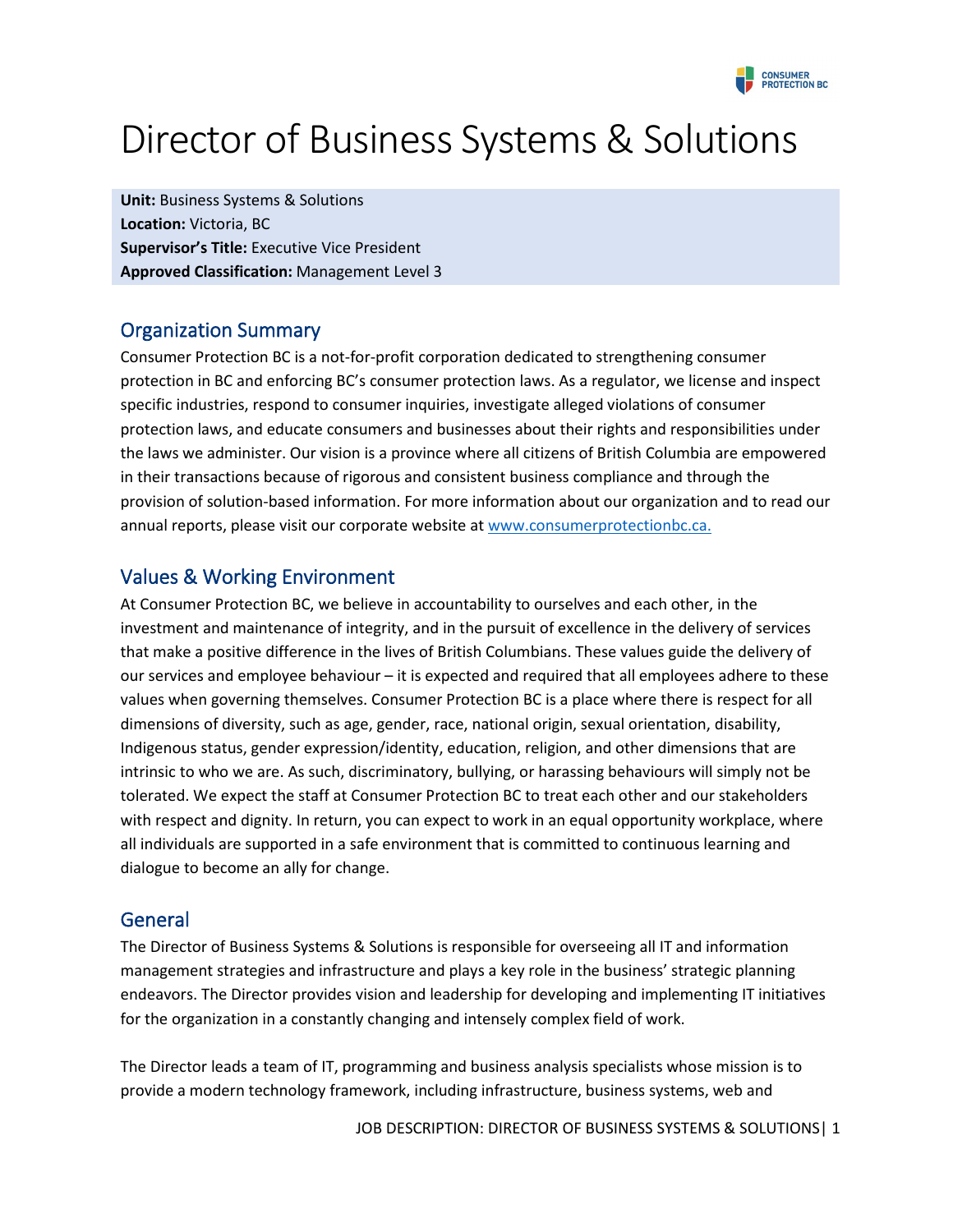

collaboration technologies that will enhance service delivery, automation, information sharing and basic business functionality while maintaining high levels of security for the organization, consumers, and businesses.

#### Nature of Work & Position Links

The position is responsible for leading the business systems and solutions area of the organization, and through its team members, is responsible for ensuring a robust, innovative, adaptive, and secure IT and information management infrastructure exists to support the operational and strategic requirements of the business.

The Director is responsible for developing, maintaining, communicating, and sharing the Consumer Protection BC corporate IT, security, disaster recovery and data management strategies that support the organization in the achievement of its operational activities, and its strategic business needs and corporate vision. The Director advises and supports the leadership team and Board of Directors in the achievement of these key corporate strategies.

The Director also oversees all aspects of major strategic initiatives that involve an IT component. This includes advanced project management expertise applied to both internal IT initiatives and to procuring appropriate resources and managing specific contracts to ensure effective and on time delivery of IT services. Projects often involve the development of needs assessments, documenting business and technical requirements, strategies for maintenance and enhancement of infrastructure, and key business and web\collaboration systems.

The Director is the gatekeeper of all corporate cybersecurity and disaster recovery plans and strategies that ensure information is collected, stored, secured, and disclosed in accordance with established industry standards and best practices.

# Specific Accountabilities

- Provides leadership, direction, and expertise in the successful development and execution of the corporate IT and cybersecurity strategies.
- Responsible for leading crucial IT projects that are essential to the strategic and operational objectives of the organization.
- Oversees and establishes corporate IT priorities with a focus on security, reliability, functionality, and enterprise resource management.
- Creates and monitors business value from IT assets by anticipating trends in the marketplace and ensuring that the organization navigates these trends through strategic planning aligned to the corporate strategy.
- Influences the delivery of successful IT projects by providing program/project management services and oversight. Develops and maintains corporate IT project/program management processes, methodologies & standards.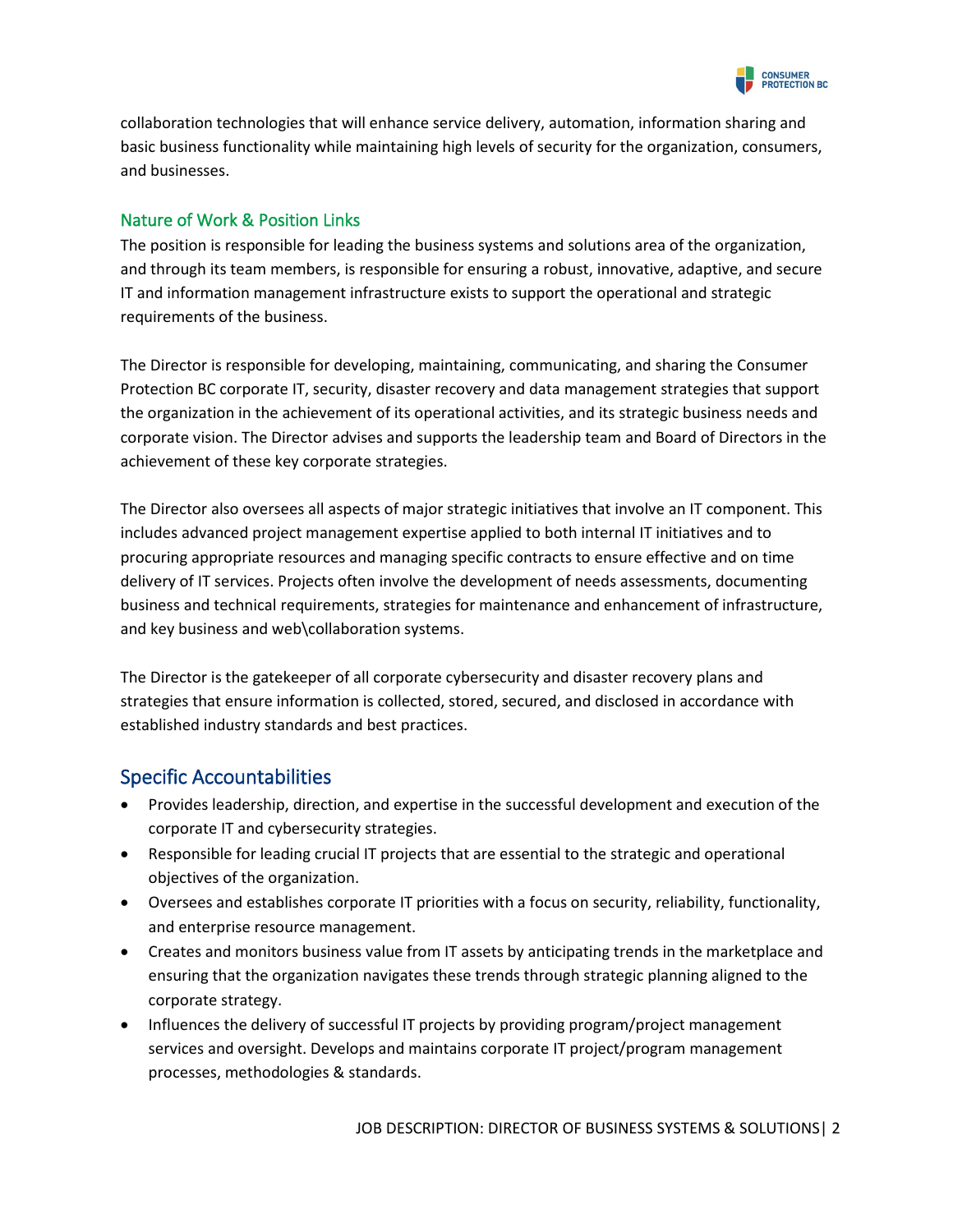

- Oversees the development of effective processes for the administration of the organization's IT infrastructure through the ongoing analysis and re-engineering of the company's physical infrastructure, business systems, databases, web and collaboration systems, remote and local network access.
- Allocates resources to meet operational requirements, and monitors and controls the programs and budget of the IT team. Identifies, quantifies, seeks approval for and procures the necessary IT assets, both physical and human, that will ensure the effective delivery of IT programs to meet business objectives.
- Recruits, trains, and evaluates team members to develop a strong, professional team that enables employees to contribute effectively to the realization of Consumer Protection BC goals and objectives.
- Employs a robust and impactful complement of contracted resources that help achieve corporate objectives. Sets requirements, procures resources, and creates, communicates, and implements a risk-based process for vendor management, including the assessment and treatment of risks that may result from partners and service providers.

### Special Requirements

- Required to complete a criminal record check.
- Required to sign and adhere to Consumer Protection BC's Standards of Conduct.
- Some travel required.

# Working Conditions

- May be required to move and transport records, computers and equipment.
- May be required to travel and work some weekends and evenings as needed.

# Organizational Chart

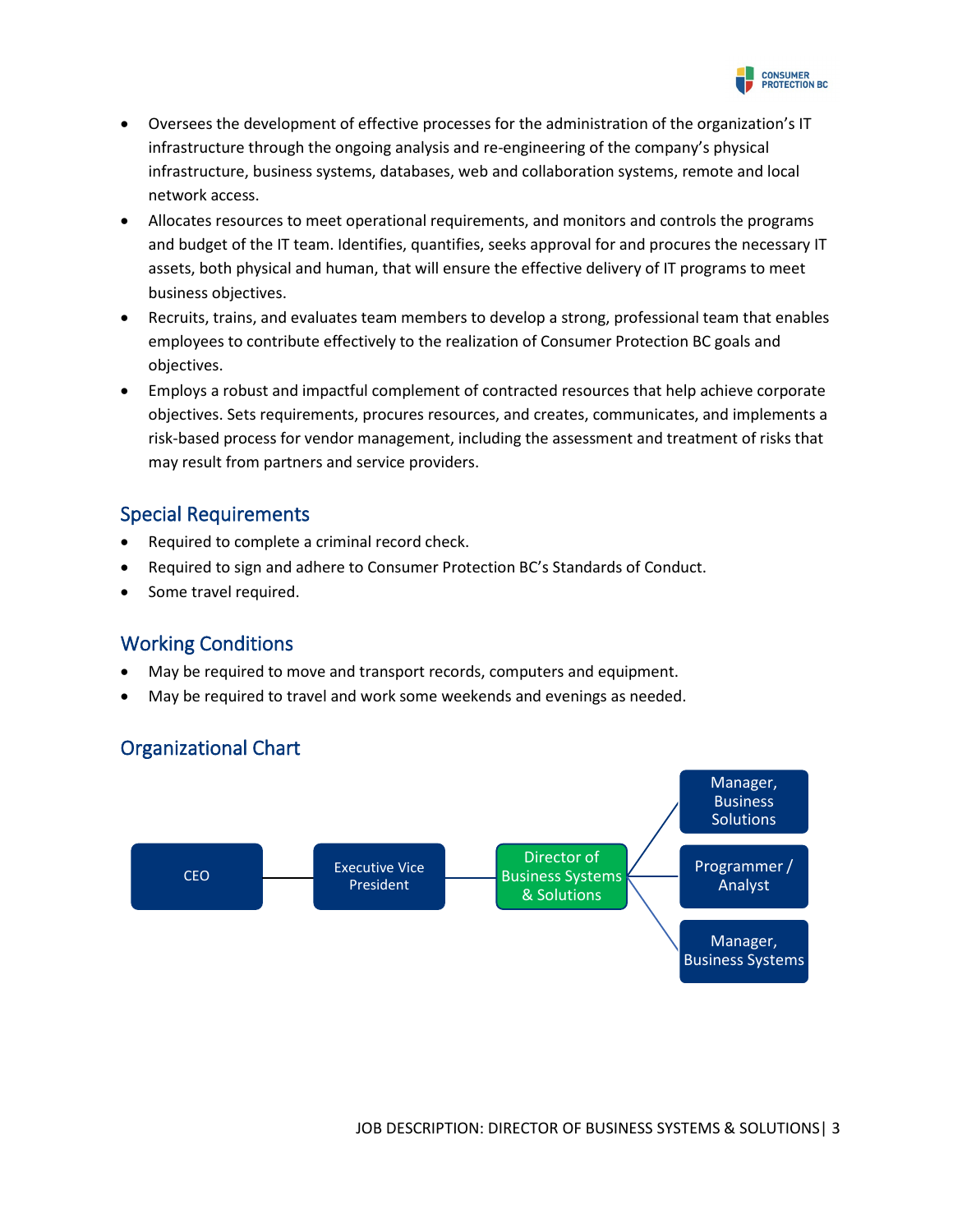

# Selection Criteria

#### Education & Experience

- Post-secondary degree in business administration, public administration, information technology, computer science or related discipline, or equivalent combination of education and related experience.
- At least 15 years of work experience in an IT-related environment with at least 5 years in senior leadership roles.
- At least 10 years progressive experience in a management or related supervisory role leading and mentoring a team of professionals.
- Experience with IT strategy, cyber security, disaster recovery and business continuity planning activities, including exercising/testing, awareness, education, coordination, and plan development.
- Experience in people, project and budget management, executive decision making, and business strategy delivery.
- Proven experience managing a business and technical teams focused on infrastructure, product development or service delivery.

#### Knowledge, Skills & Abilities

- Knowledge and proven skill in developing, implementing, and communicating IT, cybersecurity, application development and disaster recovery strategies.
- Knowledge of information systems processes, methodologies, and procedures.
- Knowledge of project management methodologies, techniques, and processes.
- Ability to manage service contracts with a variety of vendors with specific expertise.
- Knowledge of information system technology developments to ensure familiarity with current and emerging technology solutions.
- Knowledge of user and business needs analysis.
- Ability to work with all levels in an organization and establish effective working relationships.
- Ability to research, analyze and investigate options to achieve organization and user objectives.
- Ability to provide or obtain information of a complex nature, clearly and concisely in a timely manner and in an appropriate level and format.
- Ability to resolve systems software/hardware and related technology issues economically, efficiently, and effectively.
- An understanding of various software, hardware, network, and application configurations including problem resolution.
- Excellent verbal and written communication skills.
- Excellent prioritization and time management skills.

#### **Competencies**

• **Teamwork and Cooperation:** Ability to work cooperatively within diverse teams, work groups and across the organization to achieve group and organizational goals. It includes the desire and